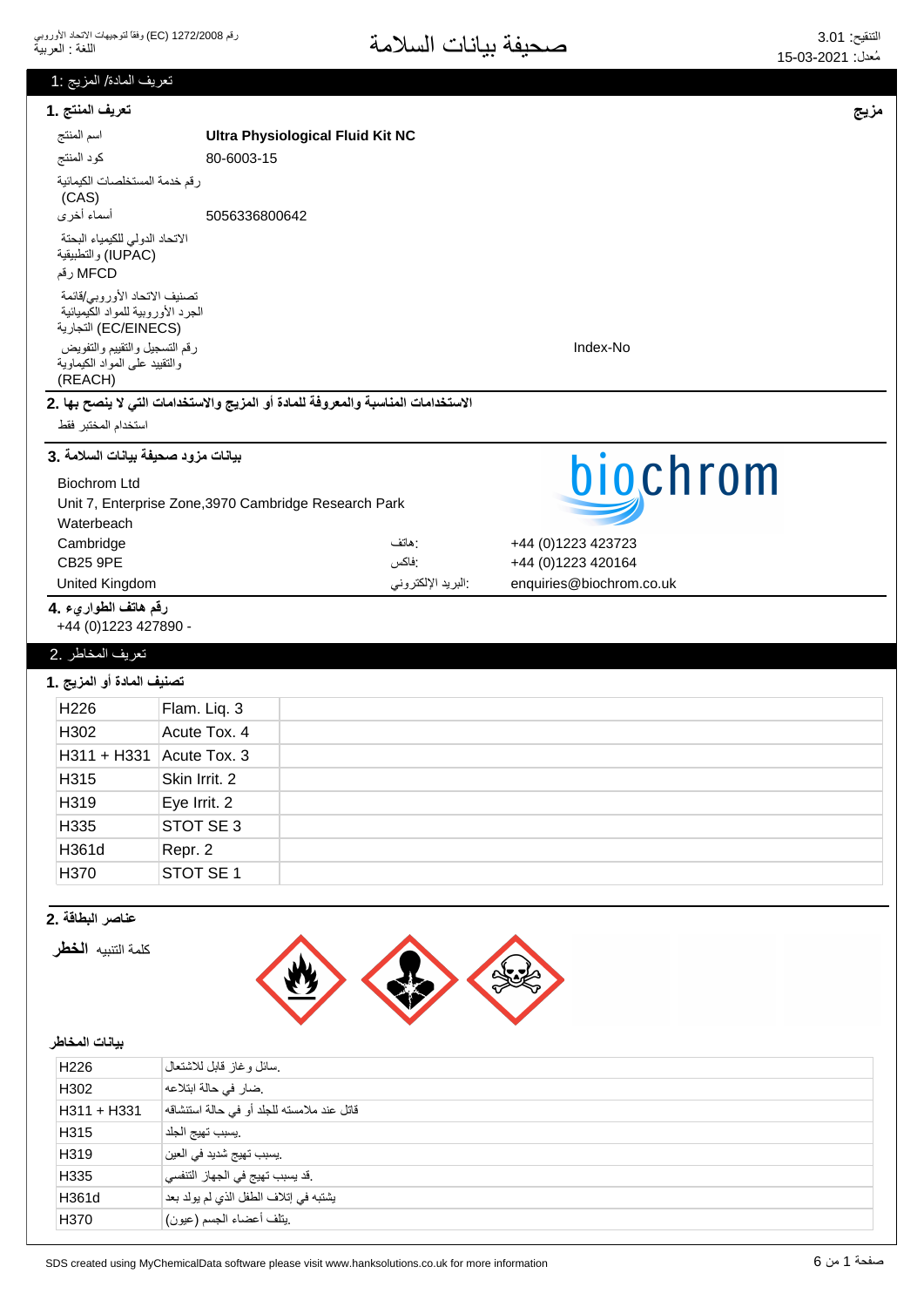# <mark>عبارات احترازية</mark>

| P <sub>201</sub>        | احصل على التعليمات الخاصة قبل الاستعمال                                                          |
|-------------------------|--------------------------------------------------------------------------------------------------|
| P <sub>210</sub>        | .يحفظ بعيدًا عن الحرارة/الشرر/ مصادر اللهب المفتوح/الأسطح الملتهبة. ــ ممنوع التدخين             |
| P <sub>260</sub>        | لا تستنشق الغبار /الدخان/الغاز /الشبور ة/الأبخر ة/الرذاذ                                         |
| P <sub>280</sub>        | .ارندِ قفازات واقية/ ملابس واقية/ معدات حماية العين/ معدات حماية الوجه                           |
| P301 + P312             | في حالة ابتلاعه: اتصل بمركز السموم أو بمعالج/ طبيب في الحال إذا شعرت بتوعك                       |
| P303 + P361<br>$+$ P353 | .في حالة ملامسته للجلد (أو الشعر): انز ع/اخلع كل الملابس الملوثة في الحال اشطف الجلد بالماء/الدش |
| $P304 + P340$           | في حالة استنشاقه: انقل الضحية إلى الهواء الطلق وضعه في وضع مريح لتسهيل التنفس                    |
| P370 + P378             | .في حالة الحريق: استخدم ماء في الإطفاء                                                           |
| $P403 + P233$           | .يخزن في مكان جيد التهوية. احفظ الحاوية محكمة الغلق                                              |
| P <sub>501</sub>        | يتم التخلص من المحتويات/الحاويات في حاوية نفايات خطرة                                            |

سخاطر أخرى .3

May be fatal or cause blindness if swallowed. Cannot be made non-poisonous.

3. التركيب/معلومات حول المكونات

| الخلطات .2                        |                                            |                                                    |       |
|-----------------------------------|--------------------------------------------|----------------------------------------------------|-------|
| اسم المنتج                        |                                            | المخاطر                                            | تركيز |
| Lithium Buffer 1 NC               |                                            |                                                    |       |
|                                   |                                            |                                                    |       |
| Lithium Buffer 2 NC               |                                            |                                                    |       |
|                                   |                                            |                                                    |       |
| Lithium Buffer 3 NC               |                                            |                                                    |       |
|                                   |                                            |                                                    |       |
| Lithium Buffer 4 NC               |                                            |                                                    |       |
|                                   |                                            |                                                    |       |
| Lithium Buffer 5 NC               |                                            |                                                    |       |
|                                   |                                            |                                                    |       |
| <b>Ultrosolve Plus NC</b>         |                                            |                                                    |       |
|                                   |                                            | H302 Acute Tox. 4                                  |       |
| <b>Ultraninhydrin Solution NC</b> |                                            |                                                    |       |
|                                   |                                            | H226, H302, H311 + H331, H361d, H370 Acute Tox. 3, |       |
|                                   |                                            | Acute Tox. 4, Flam. Liq. 3, Repr. 2, STOT SE 1     |       |
| Lithium Loading Buffer NC         |                                            |                                                    |       |
|                                   |                                            |                                                    |       |
|                                   | Lithium Regeneration Buffer 6 NC           |                                                    |       |
|                                   |                                            | H315, H319 Eye Irrit. 2, Skin Irrit. 2             |       |
| إجراءات الإسعافات الأولية .4      |                                            |                                                    |       |
| وصف إجراءات الإسعافات الأولية .1  |                                            |                                                    |       |
| ملامسة الجلد                      |                                            |                                                    |       |
| ملامسة العينين                    | .اغسل العين بالماء الجاري لمدة 15 دقيقة    |                                                    |       |
| الابتلاع                          | لا تقم بتحريض القيء ).<br>تغسل الفم بالماء |                                                    |       |
|                                   | استشر الطبيب                               |                                                    |       |
|                                   |                                            |                                                    |       |

̡̼ͯ̓௪̠͙͆

أهم الأعراض والتأثيرات .2

لا توجد أعراض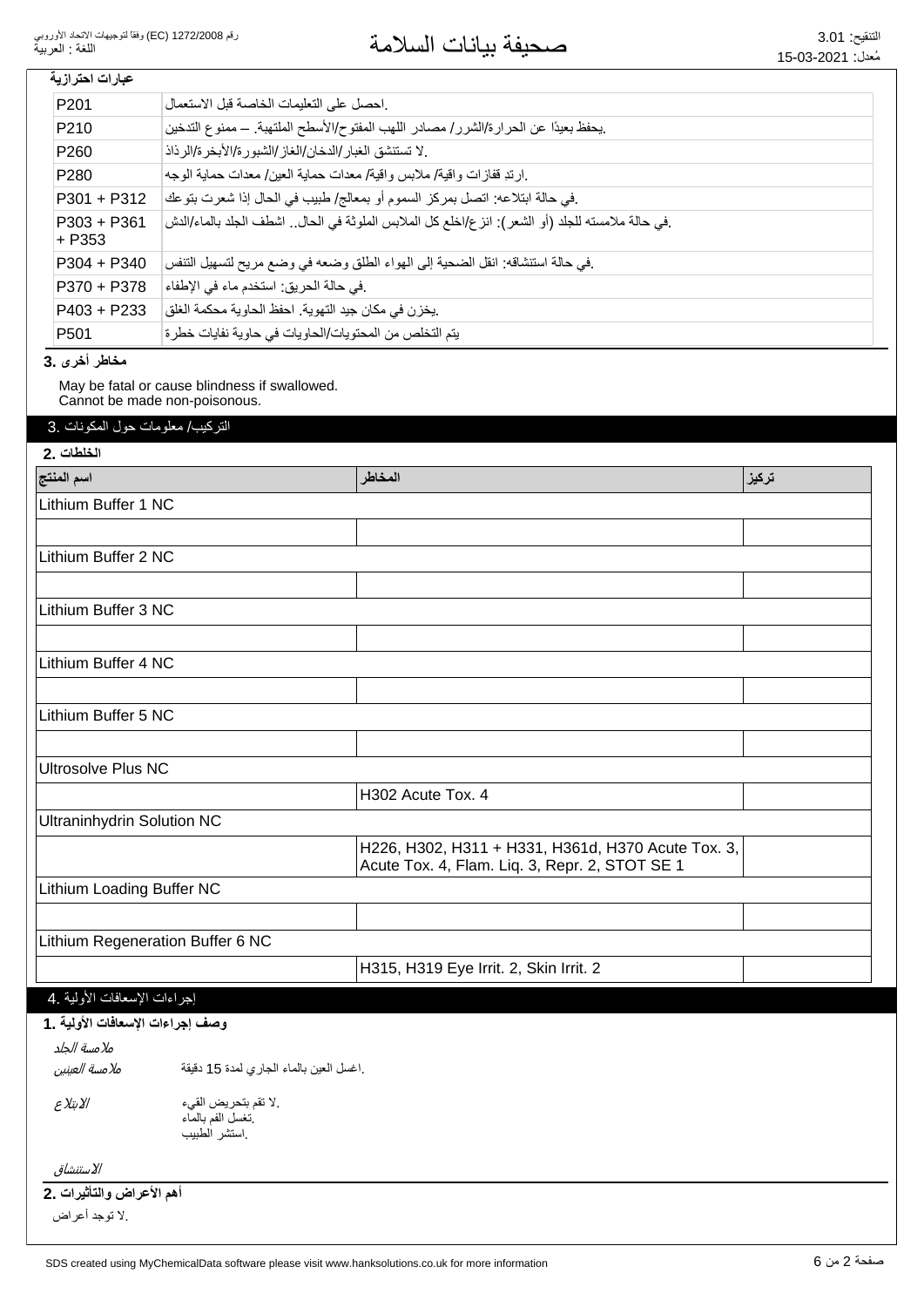# دلالة على أي عناية طبية فورية .3

احصل على رعاية طبية في حالة حدوث أي أعراض متأخرة حادة

#### إجراءات مكافحة الحريق .5

#### وسائل إطفاء الحريق .1

مناسب

͚̠̼̻̓௬̱ N/A

# مخاطر خاصة تنشأ ع*ن* المادة أو المزيج .2

فذ تتشكل أبخرة سامة في الاحتراق.

#### النصائح لرجال الإطفاء .3

(معتمد أو مكافئ) والعتاد الواقي الكامل MSHA / NIOSH ، كما هو الحال في أي حريق ، فم بارتداء جهاز التنفس المكتبي ذاتي الطلب

# (جراءات النعامل مع الإطلاق العرضي .6

## التدابير الاحترازية الشخصية .1

ِ الْقضاء على جميع مصادر الاشتعال حدد المنطقة الملوثة بعلامات ومنع الوصول إلى الأفراد غير المصرح لهم تجنب تنفس الأبخرة

#### الاحتياطات البينية .2

لا تسمح بدخول المجاري / المياه السطحية أو الجوفية.

#### الطرق والمواد 3.

تخلط مع الرمل أو الفيرميكوليت اغسل موقع الانسكاب بكميات كبيرة من الماء انقل إلى حاوية إنقاذ قابلة للغلق ومعلمة للتخلص منها بطريقة مناسبة

#### ـ منع حدوث المخاطر الثانوية. 4

لائنسىء

#### المناولة والتخزين.7

#### التدابير الاحترازية الشخصية . **1**

| التعامل الآمن                  | التعامل مع غطاء الدخان<br>تجنب الاتصال المباشر مع المادة |
|--------------------------------|----------------------------------------------------------|
| الحماية من الانفجارات والحرائق | احتفظ بمصادر الإشعال بعيدًا                              |

#### ظروف التخزين الآمن، بما في ذلك أي تنافرات .2

| إدارة مخاطر التخزين | .يخزن في مكان بارد وجيد التهوية<br>الابتعاد عن مصادر الاشتعال<br>إبقاء الحاويات مغلقة بإحكام<br>حساس للضوء<br>احم من الضوء<br>حساس للهواء |
|---------------------|-------------------------------------------------------------------------------------------------------------------------------------------|
| ضوابط التخزين       | لا بوجد متطلبات خاصة                                                                                                                      |

نصائح أخرى الحفاظ علم سلامة المنتج

#### المستخدمين النهائيين المحددين .3

للاستخدام المعملي فقط يستخدم مع محللات الأحماض الأمينية من بيوكروم

### ضوابط التعرض/ الحماية الشخصية .8

#### معاملات الضبط .1

البيانات غير متوفرة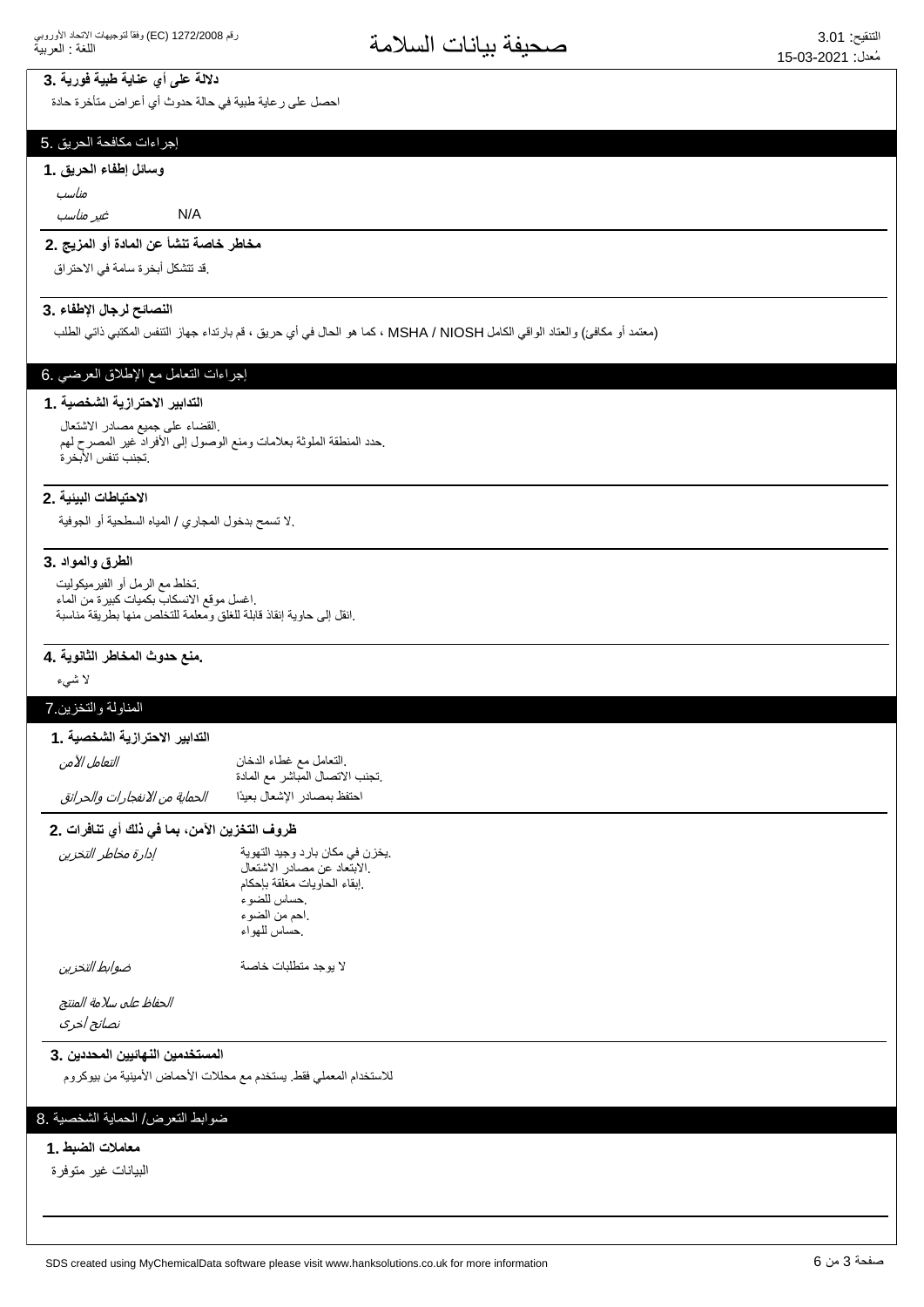التنفيح: 3.01<br>مُزار: 15.03-2021مة

| ضوابط التعرض .2                      |                                                         |
|--------------------------------------|---------------------------------------------------------|
| تدابير وقائبة وصحبة عامة             | تجنب ملامسة الجلد و العينين                             |
| إجراءات هندسية                       | ضمان وجود تهوية كافية في المنطقة                        |
| حماية العين/ الوجه                   | نظار ات حماية<br>ِتَأكد من أن حمام العين في متناول اليد |
| حماية البدين                         | فقاز ات النتر بل                                        |
| حماية الجهاز التنفسي                 | الحماية التنفسية ليست مطلوبة                            |
| حماية الجلد                          | مملابس واقية                                            |
| نصائح أخرى تتعلق بالحماية<br>الشخصية | .لايو جد بيانات                                         |

## الخصائص الفيزيائية والكيميائية .9

## الخصائص الفيزيائية والكيميائية **.1**

| المظهر                                            | عبوات بلاستيكية سعة 2 لتر . عبوات زجاجية كهر مانية س |
|---------------------------------------------------|------------------------------------------------------|
| الرائحة                                           | البيانات غير متوفرة                                  |
| تركيز بداية ظهور الرائحة                          | البيانات غير متوفرة                                  |
| الرقم الايدر وجيني                                | البيانات غير متوفرة                                  |
| نقطة الانصهار / نقطة التجمد                       | البيانات غير متوفرة                                  |
| نقطة بدء الغليان ومدى الغليان                     | البيانات غير متوفرة                                  |
| نقطة الوميض                                       | البيانات غير متوفرة                                  |
| معدل التبخر                                       | البيانات غير متوفرة                                  |
| القابلية للاشتعال (مادة صلبة، غازية)              | البيانات غير متوفرة                                  |
| الحدود القصوى/الصغرى لقابلية الاشتعال أو الانفجار | البيانات غير متوفرة                                  |
| ضغط البخار                                        | البيانات غير متوفرة                                  |
| كثافة البخار                                      | البيانات غير متوفرة                                  |
| الكثافة النسبية                                   | البيانات غير متوفرة                                  |
| فابلية الذوبان                                    | البيانات غير متوفرة                                  |
| أوكتانول/ماء-n :معامل التقاسم                     | البيانات غير متوفرة                                  |
| درجة حرارة الاشتعال الذاتي                        | البيانات غير متوفرة                                  |
| درجة حرارة التحلل                                 | البيانات غير متوفرة                                  |
| درجة اللزوجة                                      | البيانات غير متوفرة                                  |
| الخصائص التفجيرية                                 | البيانات غير متوفرة                                  |
| الخصائص المؤكسدة                                  | البيانات غير متوفرة                                  |

# معلومات أخرى .2

لا توجد معلومات إضافية متاحة

## الثبات وقابلية النفاعل .10

## قابلية التفاعل . **1**

لا بوجد تفاعل غیر عادي

#### **2.** الثبات

مستقر في ظل الظروف العادية فد يتغير لّونه عند التعرّض للضوء.

#### احتمالية التفاعلات الخطرة .3

لا ردود الفعل الخطرة المعروفة.

# ظروف ينبغي تجنبها.4

ضوء شمس مباشر الحرارة.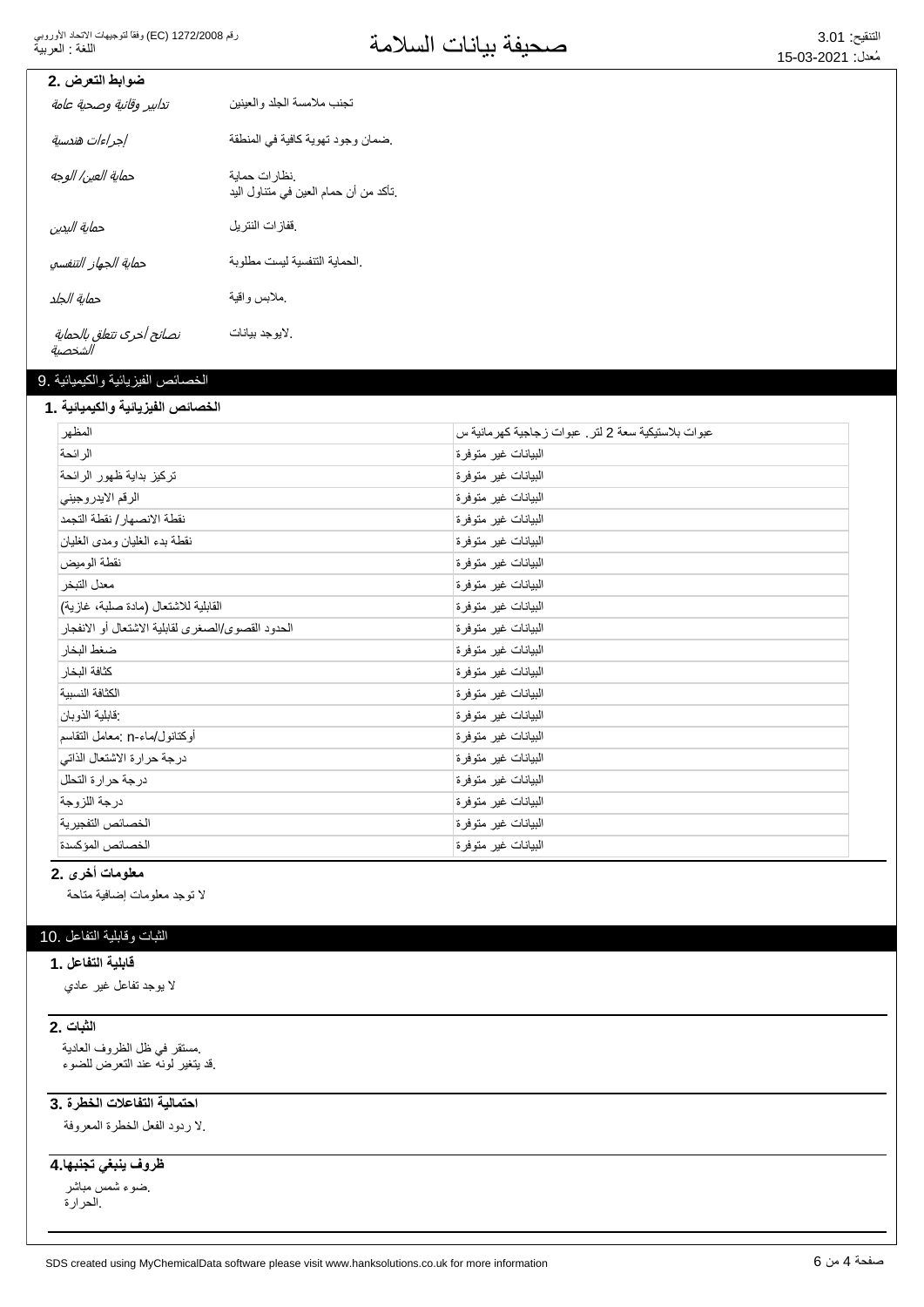# مواد غير متوافقة .5

وكلاء مؤكسدة قوية

# نواتج التحلل الخطرة .6

ِأثناء الاحتراق تنبعث أبخرة سامة من ثاني أكسيد الكربون / أول أكسيد الكربون

#### معلومات عن السمية .11

| معلومات .1                                                |                                                |
|-----------------------------------------------------------|------------------------------------------------|
| درجة سمية حادة                                            | لا نوجد معلومات متاحة                          |
| تآكل/تهيج جلدي                                            | قد يكون ضارًا إذا امتصه الجلد. يسبب تهيج الجلد |
| تلف/ تهيج شديد بالعين                                     | ِتَأْتُير مهيج                                 |
| حساسية الجهاز التنفسي أو الجلد                            | قد يسبب حساسية الجلد                           |
| التحول الخلقي لخلية الجرثومة                              | لا توجد معلومات متاحة                          |
| احتمالية التسبب في السرطان                                | لا توجد معلومات متاحة                          |
| السمية التناسلية                                          | مخاطر محتملة من الأذى للطفل الغير مولود        |
| السمية الشاملة لأعضاء مستهدفة<br>محددة- التعرض لمرة واحدة | لا توجد معلومات متاحة                          |
| السمية الشاملة لاعضاء مستهدفة<br>محددة- التعرض المتكرر    | لا توجد معلومات متاحة                          |
| خطر السحب بالمص                                           | لا توجد معلومات متاحة                          |
|                                                           |                                                |

#### **المزيد من .2**

حسب معر فتنا فإن السمية الحادة والمز منة لهذه المادة غير معر وفة بالكامل

# معلومات بيئية .12

#### **درجة السمية .1**

لا توجد معلومات متاحة

# الاستمرارية واحتمالية التفسخ .2

لا توجد معلومات متاحة

# احتمالية التراكم الحيو*ي* .3

لا توجد معلومات متاحة

# مدى سهولة الحركة والتربة .**4**

لا توجد معلومات متاحة

# (vPvB) و المواد الثابتة جدًا والمتراكمة جدًا حيويًا (PBT) نتائج تقييم المواد الثابتة، والمتراكمة حيوياً والسامة .5

لا نوجد معلومات متاحة

# تأثيرات أخرى معاكسة .6

لا توجد معلومات متاحة

# اعتبارات التخلص من المادة .13

# طرق معالجة النفايات .1

عمليات التخلص من المادة

ͮ௬Ͼ̲௪̺͙ͳ̻ͧϾ̞௪̺͙ ΔϳϣγέϟϭϠϟΎϘϓϭΎϬϧϣιϠΧΗϟϡΗϳϥΏΟϳ.

# معلومات عن النقل .14

جوًا (المنظمة الدولية للطيرا*ن* المدن*ى -إيكاو)*